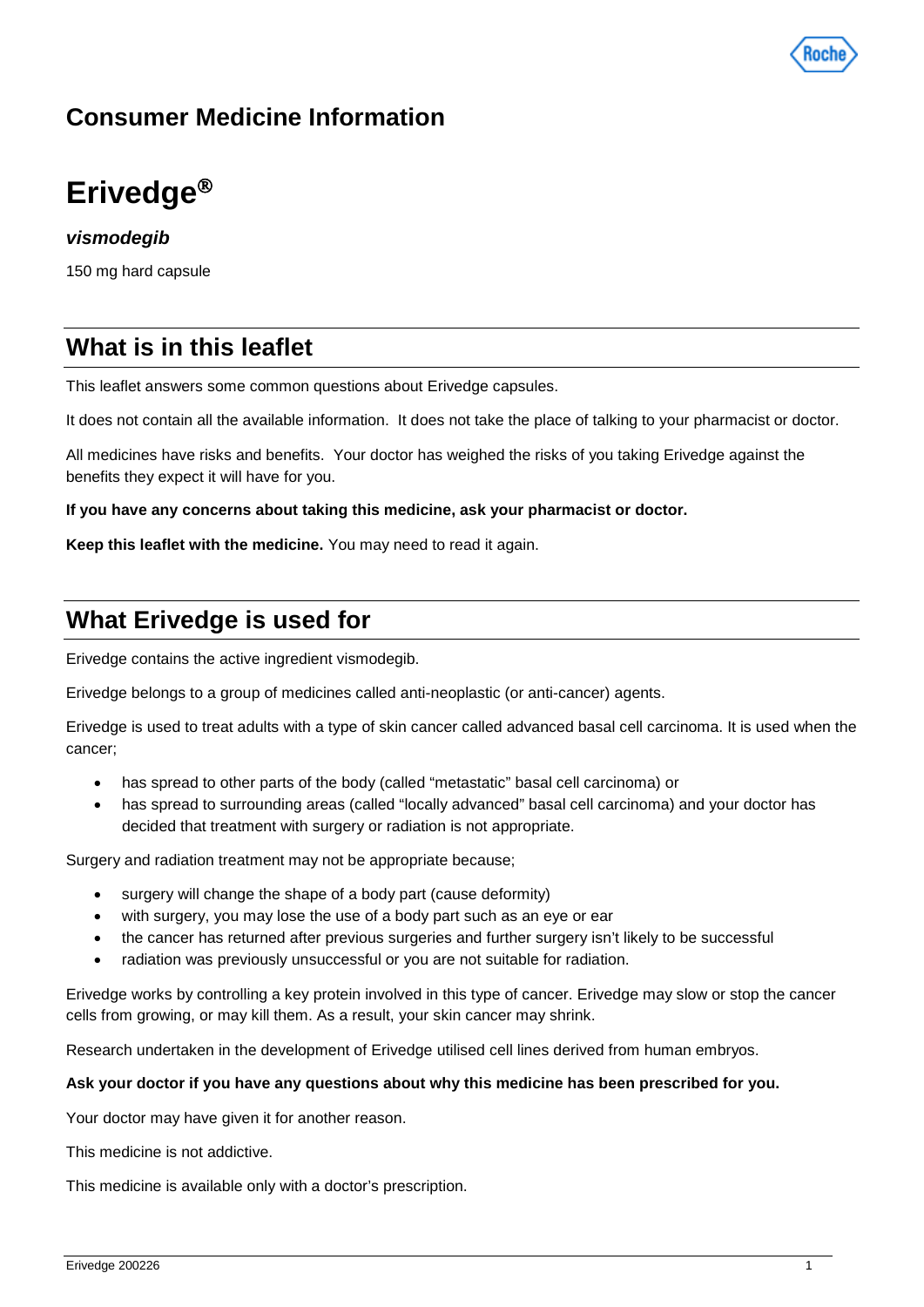

# **Before you take it**

## *When you must not take it*

#### **Do not take Erivedge if:**

- 1. **you are pregnant, think you may be pregnant, or are planning to become pregnant during the course of treatment or during the 24 months after your final dose of the medicine. You must not take this medicine if you are pregnant or plan to become pregnant.** Erivedge may affect your developing baby if you take it during pregnancy. Erivedge may cause your baby to die before it is born (stillborn) or cause your baby to have severe birth defects.
- 2. **you are a woman who is able to have children but you are unable or unwilling to use two acceptable forms of birth control (contraception) during the course of treatment or during the 24 months after your final dose of the medicine.** Women able to have children need to use two acceptable forms of contraception so that a pregnancy does not happen during treatment and for 24 months after the final dose. 3. **you are breast-feeding or intend to breast-feed in the future**
- The active ingredient in Erivedge may pass into breast milk and there is a possibility that your baby may suffer serious growth defects.

**You must not breast-feed while taking Erivedge and for 24 months after the last dose.**

- 4. **the package is torn or shows signs of tampering** If the package is damaged, return it to your pharmacist for disposal.
- 5. **the expiry date (EXP) printed on the pack has passed.** If you take this medicine after the expiry date has passed, it may not work as well.

If you are not sure whether you should start taking this medicine, talk to your doctor.

### *Before you start to take it*

**Tell your doctor if:**

1. **you plan to donate blood or blood products during treatment with Erivedge or you plan to do so in the future.**

If a pregnant woman receives your donated blood, the baby may develop birth defects. **You must not donate blood while taking Erivedge and for 24 months after your final dose.**

- 2. **you plan to donate sperm during treatment with Erivedge or you plan to do so in the future**. If a woman receives your donated sperm, the baby may develop birth defects. **You must not donate sperm while taking Erivedge and for 2 months after your final dose.**
- 3. **you are allergic (hypersensitive) to vismodegib or any of the ingredients listed at the end of this leaflet or allergic to any other medicines, foods, preservatives or dyes.**

Some of the symptoms of an allergic reaction may include:

- shortness of breath
- wheezing or difficulty breathing
- swelling of the face, lips, tongue or other parts of the body
- rash, itching or hives on the skin.

If you have not told your doctor about any of the above, tell him or her before you start taking Erivedge.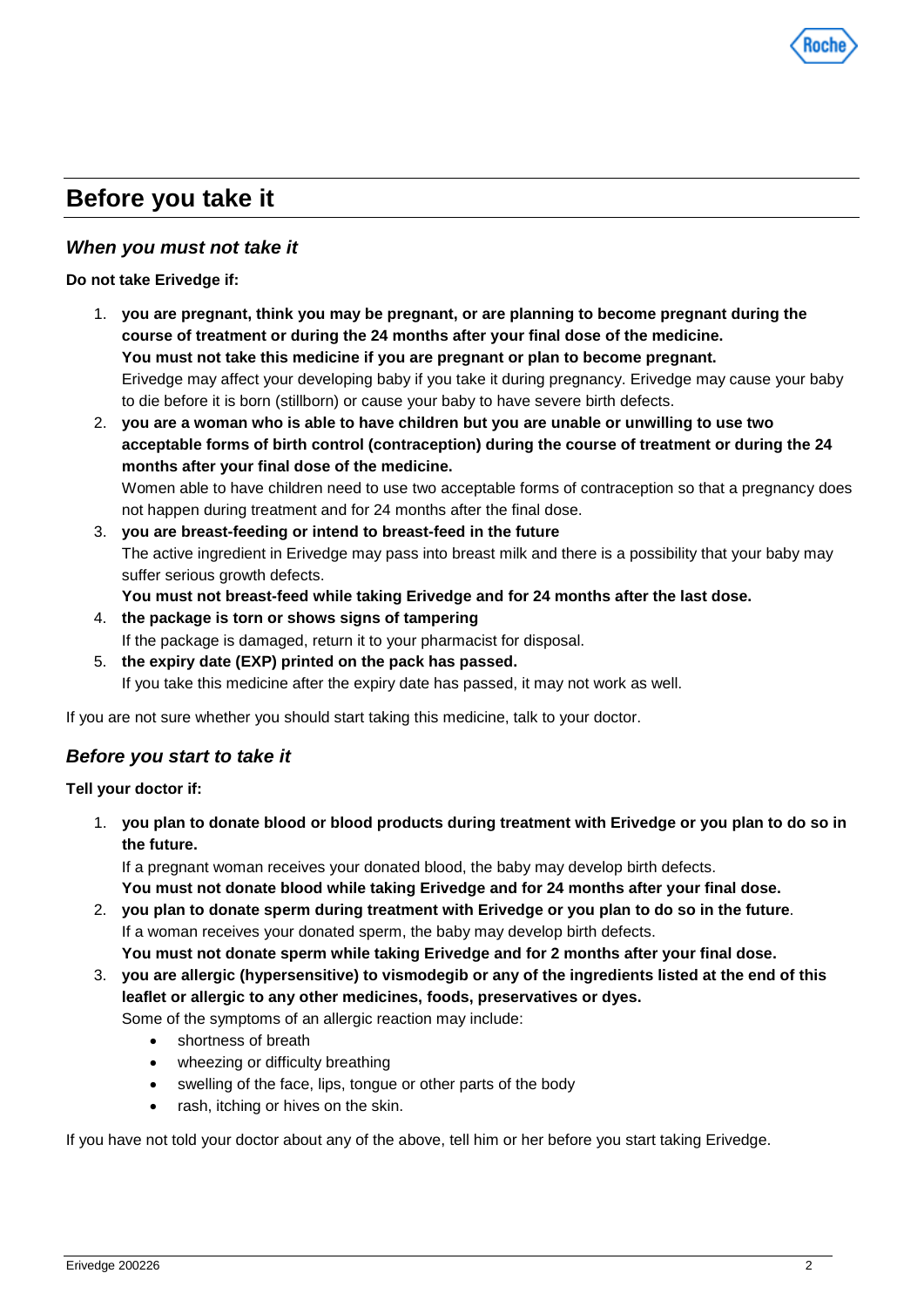

# *Use in Children*

Erivedge should not be used in children and adolescents. The safety and effectiveness in people younger than 18 years old have not been established. Premature fusion of the growth platesand early onset of puberty (precocious puberty) has been reported in paediatric patients exposed to Erivedge. In some cases, fusion progressed after drug discontinuation.

## *Taking other medicines*

**Tell your doctor if you are taking any other medicines, including any that you have bought without a prescription from a pharmacy, supermarket or health food shop.**

#### **Tell your pharmacist or doctor if you are taking antibiotics or any herbal medicines (such as St. John's wort), because they can make female birth control (contraception) less effective.**

Some medicines may be affected by Erivedge, or may affect how well it works. Your doctor or pharmacist has more information on medicines to be careful with or avoid while taking Erivedge.

Erivedge may interfere with some medicines. These include:

- ezetimibe and statins, such as atorvastatin, fluvastatin, pravastatin, rosuvastatin, simvastatin medicines used to treat high cholesterol
- bosentan, a medicine used to treat high blood pressure in the vessels between the heart and the lungs
- glibenclamide, a medicine used to treat diabetes
- valsartan and olmesartan, medicines used to treat high blood pressure and heart problems. **Ask your doctor or pharmacist if you are not sure about any medicine you are taking.**

### *Fertility preservation*

#### **If you are a female patient and want to have children after treatment with Erivedge, talk to your doctor about fertility preservation.**

It is not known whether Erivedge causes infertility. In clinical trials, some female patients no longer experienced their menstrual period after starting treatment.

# **How to take it**

#### **Follow all directions given to you by your doctor or pharmacist carefully.**

They may differ from the information contained in this leaflet.

### *How much to take*

The recommended dose of Erivedge is one capsule once a day.

### *How to take it*

#### **Swallow the capsules whole with a full glass of water.**

#### **Do not crush, open or chew the capsule.**

Erivedge can be taken with or without food.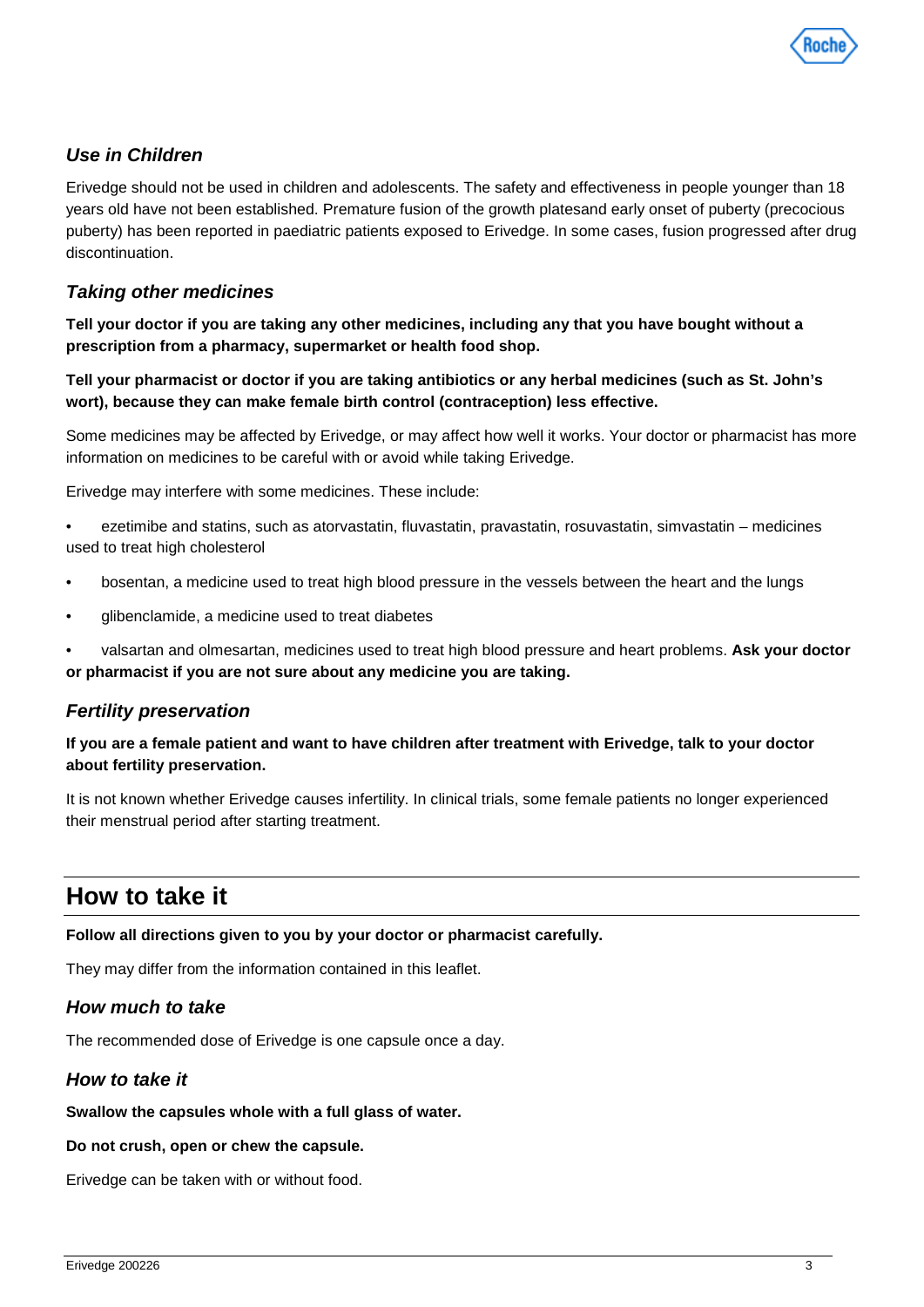

# *When to take it*

#### **Take Erivedge at about the same time each day.**

Taking it at the same time each day will have the best effect. It will also help you remember when to take it.

# *How long to take it*

#### **Continue taking Erivedge for as long as your doctor tells you.**

How long you will be treated with Erivedge depends on how you are responding to treatment. Your doctor will discuss this with you.

### *If you forget to take it*

**If you forget to take Erivedge, do not take the missed capsule but resume with the next scheduled dose.**

**Do not take a double dose to make up for the dose you missed.**

**If you are not sure what to do, ask your doctor or pharmacist.**

**If you have trouble remembering your dose, ask your pharmacist for some hints.**

### *If you take too much (overdose)*

**Immediately telephone your doctor or the Poisons Information Centre (Australia - telephone 13 11 26; New Zealand – telephone 0800 764 766 or 0800 POISON) for advice, or go to Accident and Emergency at the nearest hospital, if you think that you or anyone else may have taken too much Erivedge. Do this even if there are no signs of discomfort or poisoning.**

You may need urgent medical attention.

**Keep telephone numbers for these places handy.**

# **While you are taking it**

### *Things you must do*

**If you are about to be started on any new medicine, remind your doctor and pharmacist that you are taking Erivedge.**

**Tell all doctors, dentists, and pharmacists who treat you that you are taking this medicine.**

**If you are going to have surgery, tell the surgeon or anaesthetist that you are taking this medicine.**

**Both men and women who are able to have children need to take precautions so that a pregnant woman is not exposed to Erivedge. You need to do this for 24 months after stopping treatment if you are a woman and for 2 months after stopping treatment if you are a man.** 

Erivedge may cause severe birth defects. It may also lead to the death of a baby before it is born or shortly after being born.

**Talk to your doctor immediately if you have unprotected sex or if you think your contraception has failed.**

#### **Women taking Erivedge**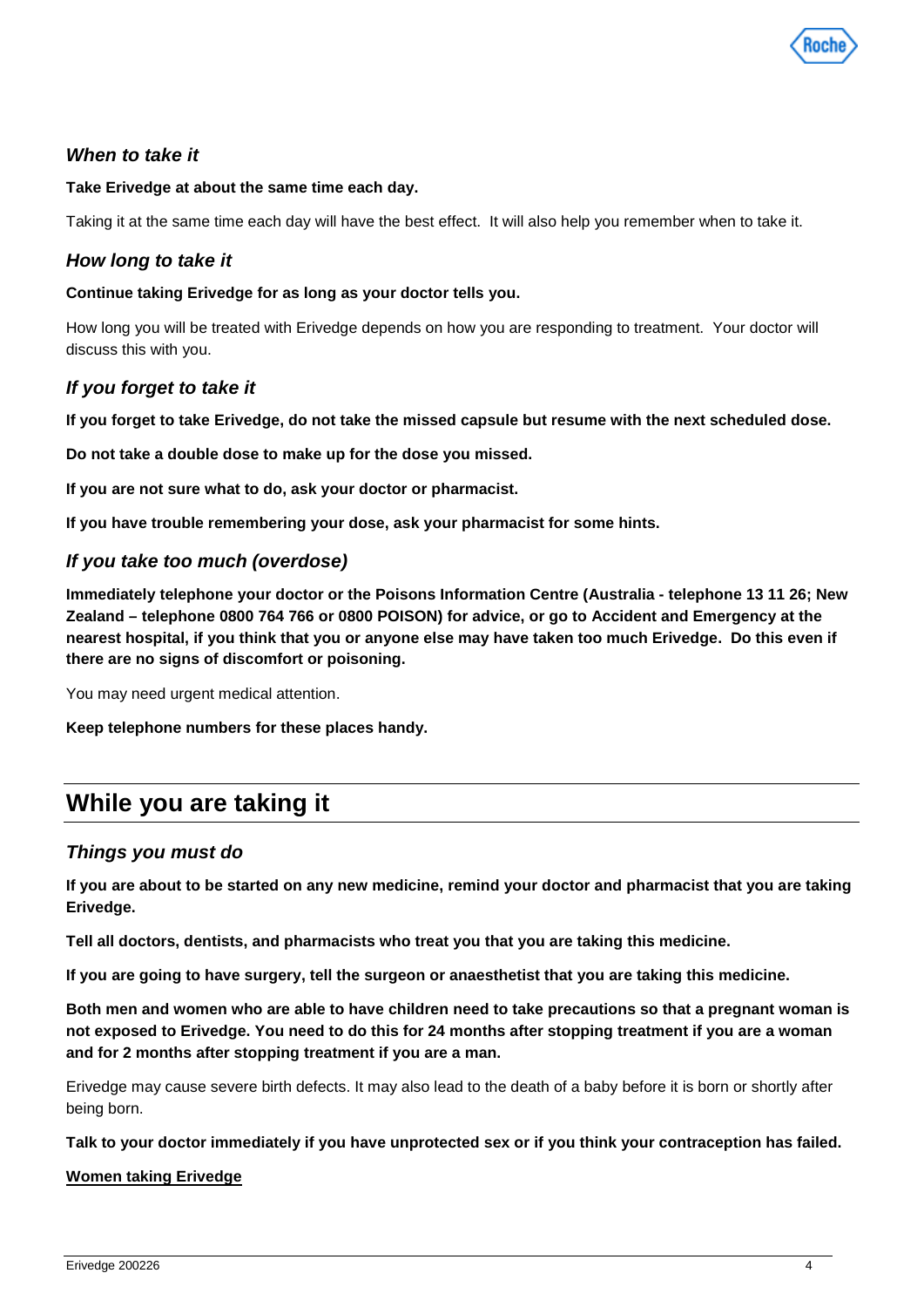

**Women who are able to have children will need to show a negative pregnancy test (conducted under medical supervision) before starting treatment with Erivedge. You should then have a medicallysupervised pregnancy test each month during treatment.**

### **Women who are able to get pregnant must use two forms of acceptable contraception (a barrier and a nonbarrier form). This applies during treatment and for 24 months after your final dose.**

#### **Use one non-barrier form of contraception from this list:**

- combination hormonal contraceptives e.g. Yasmin, Yaz, Levlen or vaginal ring e.g. Nuvaring
- progestogen-only oral contraceptives e.g. Microlut, Provera
- subcutaneous hormonal implant e.g. Jadelle, Implanon NXT, Implanon
- birth control patch
- birth control injections e.g. Depo-Provera
- tubal sterilisation
- vasectomy (surgery performed on male partner)
- intrauterine device (IUD e.g. Copper TT38 Slimline, Multiload-Cu375, Mirena).

#### **In addition, use one barrier form of contraception from this list:**

- any male condom (with spermicide, if available)
- diaphragm (with spermicide, if available).

**Talk to your doctor straight away if you become pregnant or think that you may be pregnant.**

**If you have stopped menstruating during the course of treatment you must still use 2 forms of acceptable contraception during treatment and for 24 months after your last dose.**

#### **Men taking Erivedge**

**Always use a condom (with spermicide, if available), when you have sex during treatment and for 2 months after your final dose of Erivedge.** 

A vasectomy does not give enough protection without a condom.

**Talk to your doctor straight away if your partner becomes pregnant or thinks she is pregnant while you are taking Erivedge.**

**Do not donate sperm while taking Erivedge and for 2 months after your final dose.**

**Talk to your doctor about the best contraception for you.** 

**Tell your doctor if, for any reason, you have not taken Erivedge exactly as prescribed.**

Otherwise, your doctor may think that it was not effective and change your treatment unnecessarily.

**Tell your doctor if you feel Erivedge is not helping your condition.**

**Be sure to keep all of your appointments with your doctor so that your progress can be checked.**

#### *Things you must not do*

**Do not stop taking Erivedge or change the dose without first checking with your doctor.**

**Do not let yourself run out of medicine over the weekend or on holidays.**

**Do not take any other medicines whether they require a prescription or not without first telling your doctor or consulting a pharmacist.**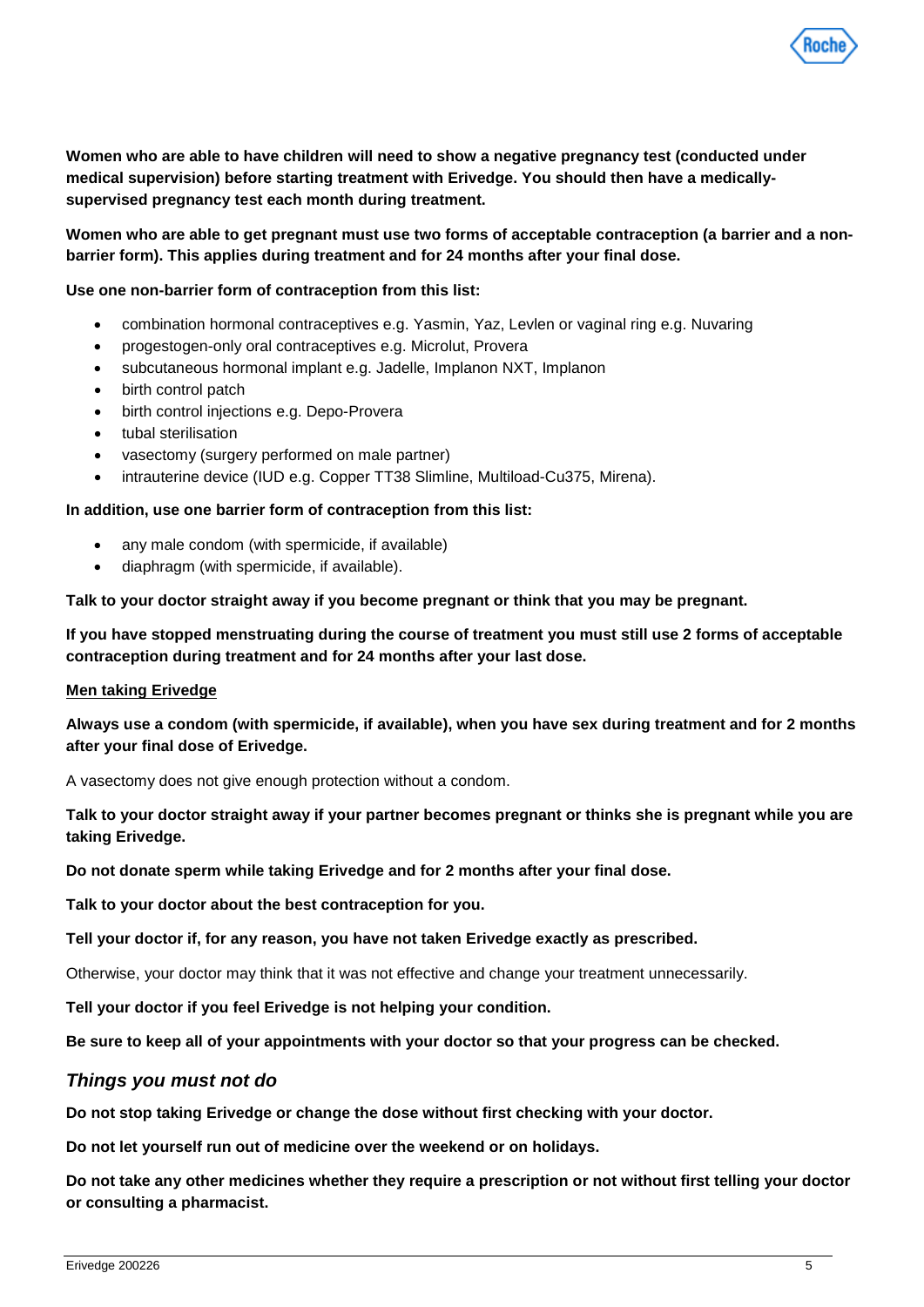

**Do not give Erivedge to anyone else even if they have the same condition as you.**

# *Things to be careful of*

**Be careful driving or operating machinery until you know how Erivedge affects you.**

# **Erivedge is unlikely to affect your ability to drive, use any tools or machines. Talk to your doctor if you are not sure.Side effects**

#### **Tell your doctor or pharmacist as soon as possible if you do not feel well while you are taking Erivedge.**

This medicine helps most people with advanced basal cell carcinoma but it may have unwanted side effects.

All medicines can have side effects. Sometimes they are serious, most of the time they are not. You may need medical attention if you get some of the side effects.

#### **Do not be alarmed by the following lists of possible side effects. You may not experience any of them.**

#### **Ask your doctor to answer any questions you may have.**

#### **Tell your doctor if you notice any of the following and they worry you:**

- feeling sick, also called nausea
- diarrhoea
- constipation
- vomiting
- indigestion
- stomach pain
- feeling tired, also called fatigue
- unusual weakness
- weight loss
- decreased appetite
- a change in the way things taste or a loss of taste
- symptoms of dehydration, such as dry or sticky mouth, low or no urine output, urine looks dark yellow, no tears or sunken eyes
- muscle spasms
- pain in your chest, back, side or extremities (arms and legs)
- muscle, tendon, ligament, joint or bone pain
- aching muscles, muscle tenderness or weakness, not caused by exercise
- hair loss, also called alopecia
- loss of eyelashes
- abnormal hair growth
- loss of menstrual periods

Erivedge may be associated with abnormalities in your blood test results.

The above list includes the more common side effects of this medicine.

#### **Tell your doctor immediately or go to Accident and Emergency at the nearest hospital if you notice any of the following:**

- shortness of breath
- difficulty breathing, chest tightness or wheezing
- swelling of the face, lips, tongue or other parts of the body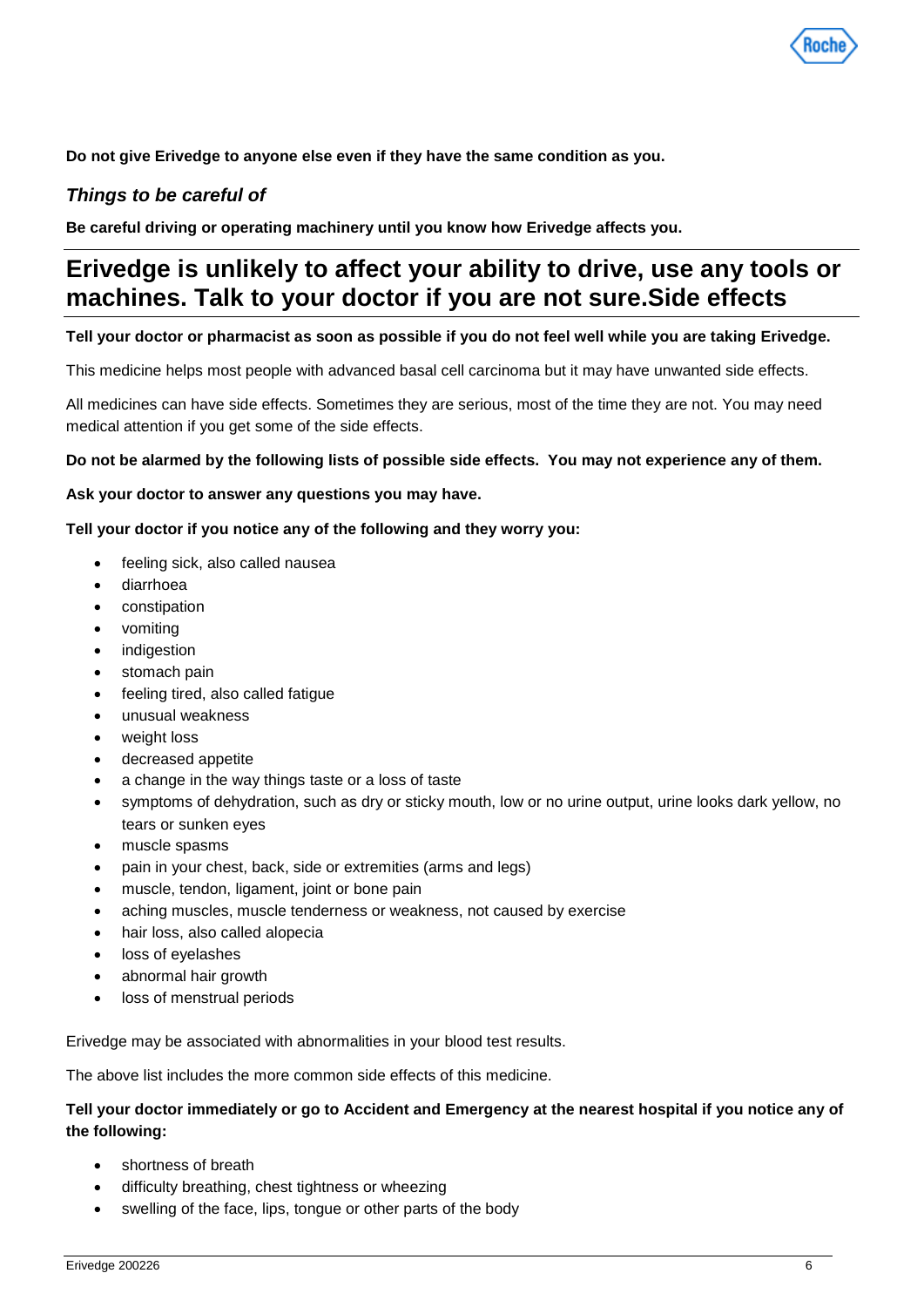

rash, itching or hives on the skin.

These are very serious side effects. You may need urgent medical attention.

#### **Tell your doctor if you notice anything that is making you feel unwell, even if it is not on this list.**

This is not a complete list of all possible side effects. Others may occur in some people and there may be some side effects not yet known.

#### **Ask your doctor or pharmacist if you don't understand anything in this list.**

# **After using Erivedge**

#### *Storage*

**Keep your capsules in a cool dry place where the temperature stays below 30 °C.**

**Keep your capsules in the bottle with the cap tightly closed until it is time to take them.**

If you take the capsules out of the bottle they may not keep well.

**Do not store Erivedge or any other medicine in the bathroom or near a sink. Do not leave it on a window sill or in the car.**

Heat and dampness can destroy some medicines.

**Keep it where children cannot reach it.**

**A locked cupboard at least one-and-a-half metres above the ground is a good place to store medicines.**

#### *Disposal*

**If your doctor tells you to stop taking this medicine or the expiry date has passed, ask your pharmacist what to do with any medicine that is left over.**

# **Product description**

### *Availability*

Erivedge is available in a bottle of 28 capsules.

### *What it looks like*

Erivedge capsules have a pink body with "150mg" printed in black ink and a grey cap with "VISMO" printed in black ink.